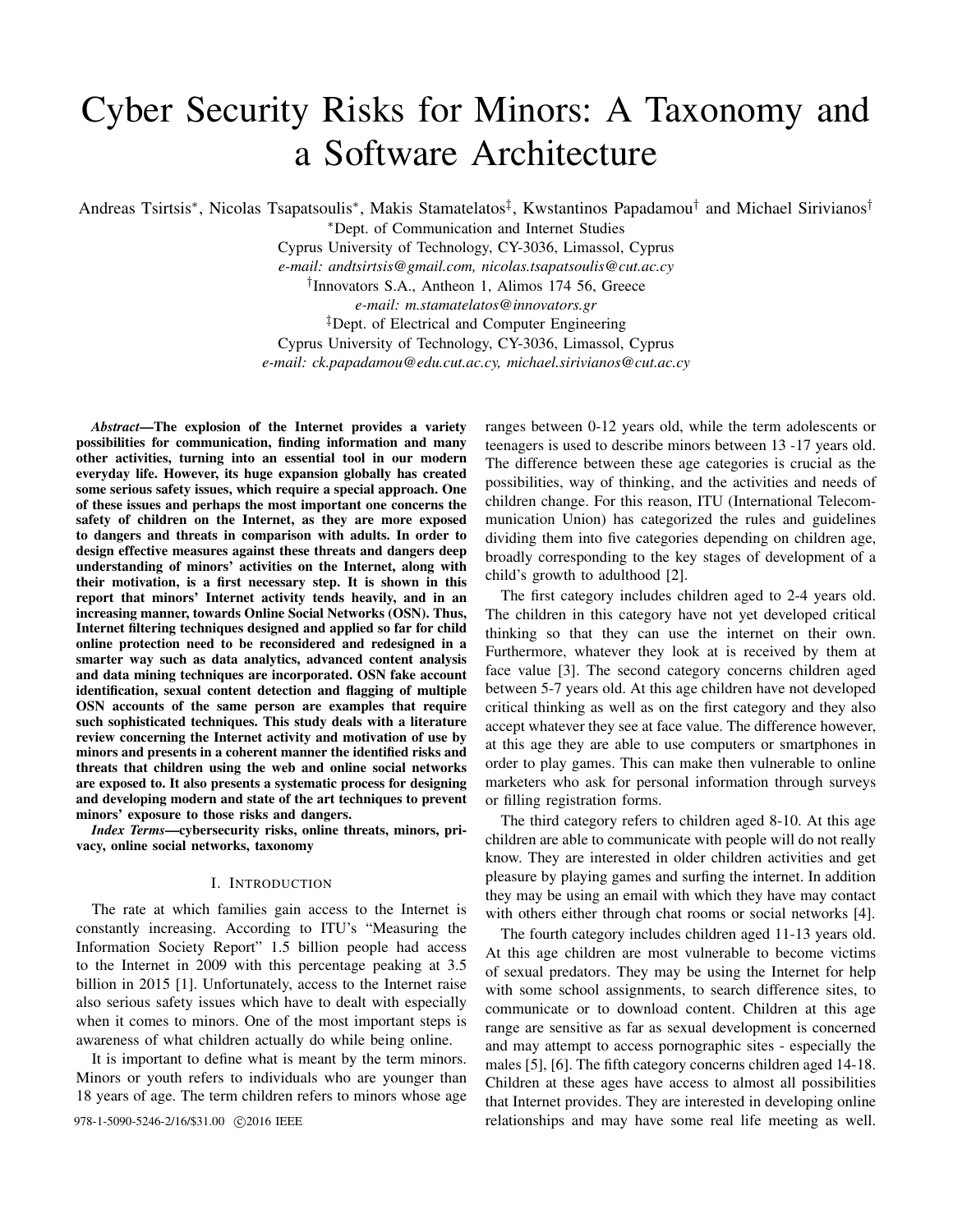Furthermore, they may use social media so as to contact adults. At this age range children are more prone to receive any sexual comments online [7].

# II. MINORS' ACCESS TO THE INTERNET AND USE OF ONLINE SOCIAL NETWORKS (OSN)

Nowadays, children are very familiar with technology. Research has shown that they have the ability to familiarize themselves with any electronic gadget very fast and they are able to do sophisticated tasks using these devices. Research has also proven that as soon as children come in touch with electronic device such as PC's, tablets, smartphones and so on, they can use them instantly, in contrast with adults who may need to study the instructor manual of the gadget.

More and more children, these days, have access to the internet through handheld electronic devices such as smartphones, tablets and portable game consoles [2]. According to Ofcom reports on Internet safety measures and strategies of parental protection for children online in the UK [8], [9] tablets became the favorite device for online access for children aged 8-11 who mostly used them for playing games. Smartphones are the most popular device for social networking and, according to the same reports, the children aged 12-15 have their own smartphone. Most parents believe that children are more at risk when they are online at home than outdoors. However, statistics have proven the opposite. This is because smartphones, tablets and other handheld devices, offer instant access to the Internet everywhere and children prefer that as they are not supervised by their parents. According to the 2016 ITU report on child online protection in USA [2] the number of children who have access to the internet is constantly increasing since 2011. Children below five years of age use the internet on a weekly basis and as age increases the frequency of access to the internet also increases. The 40% of children aged 8-11 years old make use of the internet daily while the 36% of them use it multiple times per day. The same report reveals that 70% of teenagers are online daily while 25% of them reported that they are permanently connected online. A survey conducted by South Korean government [10] has shown that one out of ten children aged 10-19 years are addicted to the Internet. According to that study, when children are connected online they enjoy using a variety of activities whose number increase by age. For instance, children under 9 years old search for information about school, play games or watch videos (see also [11]). Children aged 10 to 19 also listen to music as well as the above mentioned activities, however their basic everyday use of the internet is for social networking reasons.

The intrusion of online social networks in people's everyday life the last decade, has met with huge success. There are many social networks services available, so as to meet different needs according to age, language, profession and culture. According to the 'Net Children Go Mobile' network report [12], approximately 70% of children in Europe have at least one social network profile while most of them have a profile in media sharing services such as YouTube or Instagram. In UK one out of four children use Twitter to share photos and other content [13] rather than tweeting. A study conducted by Pew Research Center for USA [11] colcluded at similar findings. Facebook is the most popular social media site among American teenagers aged 13 to 17 since 71% of them are using the corresponding website. Half of teens use Instagram, while the popularity of Snapchat increases rapidly reaching a 41% of teens population. Snapchat allows people to send and receive pictures and videos directly to their phone and created new security concerns for parents [14]. The study of Pew Research Center showed also that about 71% of teens are using more than one online social network site [11].

#### III. A TAXONOMY OF ONLINE RISKS FOR MINORS

It has being shown in the previous section that the popularity of Internet in general and OSN in particular is high and with increasing tendency among children and teenagers. Thus, the online risks for for these sensitive age categories received increased awareness. Several different international organizations and research groups have been trying to study and categorized the dangers which have emerged in the past years including EU Kids Online<sup>1</sup>, ITUs-Child Online Protection  $(COP)^2$ , Youth Protection Roundtable (YPRT)<sup>3</sup>, Net Children Go Mobile<sup>4</sup> and many others. These organizations conduct surveys in regular time intervals and, based on the findings, recommend safety measures for every identified potential danger that the Internet might pose to children. However, the security and privacy risks themselves are rarely mentioned making it difficult to define energetic actions and to design tools that proactively try to minimize the aforementioned risks and dangers. For instance, in contrary to a few studies such as those of Australian Communications and Media Authority [15], [16] where dangers, of Internet and OSN use, such as electronic fraud, malware and other e-safety threats, are explicitly mentioned, research in Europe usually describes generic categories of risks such as sexual and commercial.

Categorization of online risk for children is not easy. In most cases risks are caused or affected by a variety of reasons emanating not only from children's online lives but their real lives as well. In addition many risks and threats are crossing several categories. In the corresponding literature the following distinctive situations have been defined [2], [13], [17]:

- Online risks which are the expansion of problems in real life, for example pornography.
- Risks which arise from the interaction of two under-agers such as cyberbullying.
- Risks which arise from the interaction between a child and an adult, such as cyber grooming.
- Risks which arise by the collection of data, against the protection of privacy, such as viruses and other malware.

In addition of potential dangers, children on the internet might be exposed to, can be assessed based on the legal

<sup>1</sup>www.eukidsonline.net

<sup>2</sup>http://www.itu.int/en/cop

<sup>3</sup>http://www.yprt.eu/yprt/content/sections/index.cfm/secid.90

<sup>4</sup>http://netchildrengomobile.eu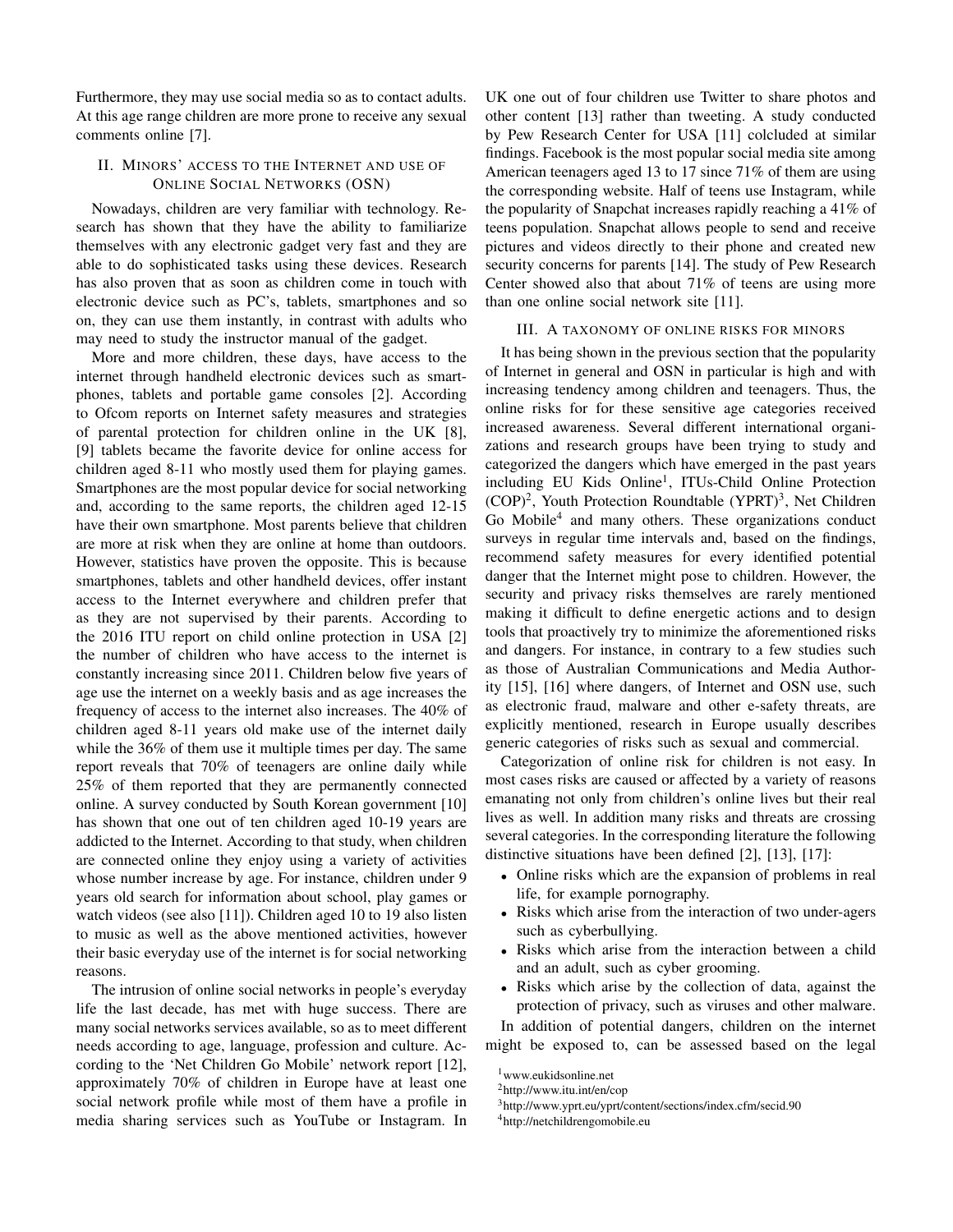TABLE I CHILDREN'S MAIN ONLINE ACTIVITIES AND ENCOUNTERED DANGERS AND RISKS PER AGE CATEGORY

| Age range | Popular online activities                                      | Main dangers and risks                                     |
|-----------|----------------------------------------------------------------|------------------------------------------------------------|
| 1-4       | music listening and videos watching, random access to websites | whatever they look at is received at face value            |
| $5 - 7$   | use computers or smartphones in order to play games            | victims of online marketers, personal information leaks    |
| $8 - 10$  | online gaming, surfing, chatting                               | they can contact older (unknown) children and/or adults    |
| $11 - 13$ | Web search, online games, chatting, use of e-mail, use of OSN  | victims of sexual predators, illegal content, cyberbulling |
| $15-18$   | extensive use of OSN, any Internet activity                    | recipients and senders of sexual content, cyber grooming   |

importance and by discriminating the cases where the child is the victim or the predator.

Another popular, in the related bibliography, categorization of online risks is based on the way the Internet is 'used' and/or perceived by the children. The first clearly concerns the risks of the Internet as product of technology or simply stated the risks that arise due to minors' access to Internet content. The second category, concerns incidences where the Internet provides the means through which the children are exposed to dangers, i.e., contact risks, and finally, the third category refers to cases where children are aimed at as online consumers [18], [19].

## *A. Content risks*

As already stated, children are able to familiarized themselves with Internet and generally with technology as they grow up parallel to it. This fact combined with the fact that in 2015 there were more than one trillion websites, turns children into a vulnerable group or exposed to many dangers related to the content of the Web. Content risks can roughly divided in three categories: (a) illegal content, (b) harmful content or age inappropriate content and (c) harmful advice.

Illegal content refers to content which is illegal to be published online. For example, it might be content about sexual exploitation of children which is illegal in most countries. Inappropriate content usually depends on the age of children that have access to and may contain, for instance, adult pornography. Hatred or violence related content, although not illegal, may harm children in case they gain access to it. Age inappropriate content may be mentioned, as term in national or local cultures and social values, however, in literature and official documents [19] this term focuses more widely on pornography and other sexual content. The meaning of pornography may vary between countries and between groups within a country. Pornographic content is fairly easy to be found by anyone online, however, according to a 2008 study [20], younger children are more exposed to offline pornography than online ones. Nevertheless, a lot of studies agree that exposure of children to online pornography content increases by age. In addition it was found that random exposure of children to pornographic content, on the Internet, is more common than intentional access and it increases when the names of the websites or URLs are misleading for children. According to ITU [2] the rates at which children of young ages are exposed to websites of pornographic content appears an increasing tendency. This happens even to children whose parents have locked access to sites of inappropriate content. The high percentage of children that randomly access to pornographic content continues with intentional access . According to Dooley *et al*. [21] only children of very early age reported being upset by being exposed to pornographic content. As for the exposure of children to violate content researchers did not arrive yet at concrete findings and it seems that additional research is required.

Harmful advice refers to content which may lead a child to consume alcohol and drugs or to commit suicide or different psychological and nutritional disorders. In combination with the fact that anyone can provide such advice online through social networks and other platforms, it is very easy to children to have access to and be influenced by it. Researchers state that many of these advices maybe well intended; thus, it is difficult to be categorized to harmful or useful [19].

# *B. Contact risks*

Contact risks refer to instances or events that children have direct interaction online, either with other children or with adults. This can be achieved through child's participation in online chat or social networks chats. A frequent phenomenon is when adults try to develop relationships of trust with children with the aim of having sexual intercourse with them. This constitutes a criminal act in almost all countries and is known as cyber grooming [19], [2]. Cyber grooming is often when an adult sexual predator seeks a communication with its victims in a direct online conversation with the aim of coming in offline sexual relation with them without mentioning his/her real age and identity to the children taking advantage of their naivety [22].

Cyberbulling is another contact risk for the children. The term refers to bullying that children undergo through the Internet. Bullying may come in different types such as threats, humiliation or harassment. Cyberbullying differs from cyber stalking and cyber harassment. While in cyberbullying there is participation of peers of both sides, in the event of an adult participant it constitutes cyber harassment [23]. According to studies, the reason why the phenomenon bullying on the internet manifest are many. Experiencing tense emotions such as anger, desperation or vengeance are frequent reasons causing children to be exposed to cyberbullying. Emotions which stem from problematic situation in the family background and problematic relationships in general are also common reasons. Researchers indicated that cyberbullying constitutes in many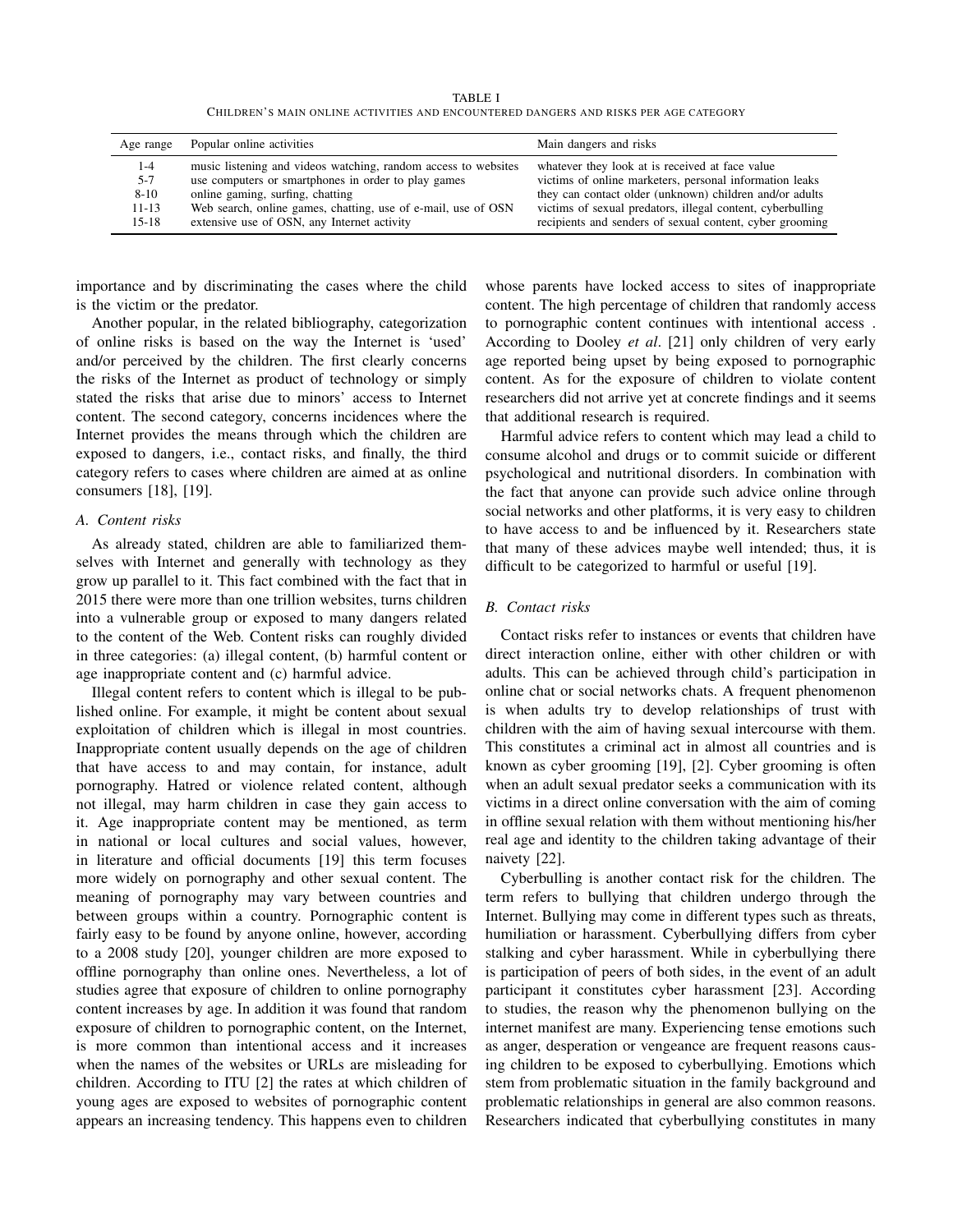cases some form of entertainment, satisfying in this way power struggle needs.

In comparison with traditional bullying, cyberbullying offers some advantages to predators. The most important of which is the ability to remain anonymous which they achieve by using aliases, fake profiles, fake accounts, face social media profiles, text messages, instant messaging and other services that internet provides so they do not reveal their identity. Cyberbullying is one of the biggest threats that social networks pose. In recent years more than three million children have undergone cyberbullying in any form whether this constitutes harassment or threats; a high percentage (95%) reported that they have been victims of cyberbullying on Facebook.

Eight out of 10 adolescents who use social networks share personal information about themselves such as photos or videos, location information and contact information to a much greater extent compared to previous years. According to several studies [20], [24] sharing personal information such as age, phone number, school and location are the main reasons for young people to undergo cyberbullying through social networks. In recent years electronic games have shown an enormous increase. These games either through PCs or game consoles support features for online games and games with multiple players. Most of them have special chat rooms so that communication among players may be easily achieved. Robinson's research [10] indicates that approximately 20% of the children who reported having undergone some kind of cyberbullying where cited cyberbulling to have being taken place during in an online game. The most usual way of cyberbullying in an online game refers to schools, online game communities and direct communication between online players. OECD [19] reports that the risks that minors run for sexual harassment by adults is limited; 25% of young children share information and interact with strangers on the Internet, however, only 5% of them had spoken to a stranger discussing sexual matters. In addition it is mentioned by OECD that most children tend to ignore the conversation and take proper steps. It is noteworthy that potential sexual predators are adolescences and adults younger than 21 years old. In general, the possibility of physical sexual contact with an adult through an online approach is very rare. Ybarra [25] reports that only eight out of a sample of 1500 hundreds reported physical sexual contact, all of whom where aged 17 and above. Furthermore, it was found [24] cyber grooming for children aged of 12 or less is extremely rare. These results indicate that cyber grooming contains minimum danger, however it is difficult to measure precisely. Research agrees that online harassment constitutes the most widespread Risks that children face. Various individuals use the means of technology offers (social media, chatrooms etc), with a view to harming others through bullying, humiliation and embarrassment and treats. Those who cause cyberbullying are underagers as are their victims. Despite this there have been instances where cyberbullying is caused by adults. Cyber talking refers to the event where an individual is exposed to an online extreme behavior of another individual whose purpose is malevolent treats and/or psychological or physical predicament of the victim. Overall, cyberbullying and cyber harassment constitute an ever increasing field the prevalence of which is extremely worrying [23].

## *C. Children targeted as consumers*

Children on the Internet face the risks of consumers, mostly for products and services designed only for adults. Such cases relate mostly to products such as alcohol, tobacco and prescription medicines. Children may come in contact with advertisements about these products. Commercial marketing messages which may take advantage of their experience, gullibility and curiosity. Furthermore, children may come in contact with the promotional illegal products such as drugs or doping substances. A study in US [26] showed that 75% of teenagers that tried to buy cigarettes online managed to do so, while in 2002 only a percentage smaller that 3% had succeed in doing so.

Minors and more specifically young children are not able to realize that content on the Internet is produced and that is why they have difficulty critically assessing advertisements and advert messages. There have also been instances where online marketing exclusively targets websites for children for example online games. This fact has caused may countries to question integrated ads on websites aimed to children. Online marketing and advertisements may harm children. This happens mainly with products or services aimed for adult such as gambling, pornographic content and dating services. A study by Netchildren [12] show that about 10% of the ads were about games and 5% about dating services. Advertisement of pornographic content from banners and popups constitute the main reason while children accidentialy came in contact with improper content.

#### *D. Economic risks*

It is a frequent phenomenon for children to spent exorbitantly if they have access to payment methods either through a mobile phone or other online services, thus creating huge cost for parents [7]. The most usual instances are by registering and transferring money in gambling and other online games. Many games require some form of subscription for some particular reason or to support multiplayers. Players may a spend a lot to buy virtual characters or other features. There are, however, cases where children may spend huge amount of money through fraudulent transactions [20]. This occurs when services do not clarify that after the purchase of a product or service there would be extra charges. A common example of this are ringtone download services for mobile phones who charge extra for registration. According to OECD [19] in 2008 24% of Belgian adolescents reported having paid more for ringtone downloaded and 9% registered in such kind of service without realizing it. All the above risks are exacerbated with children of younger ages because of their inexperience. Nevertheless, minors who do not own a bank account or have access to their payment methods are less likely to suffer economic fraud.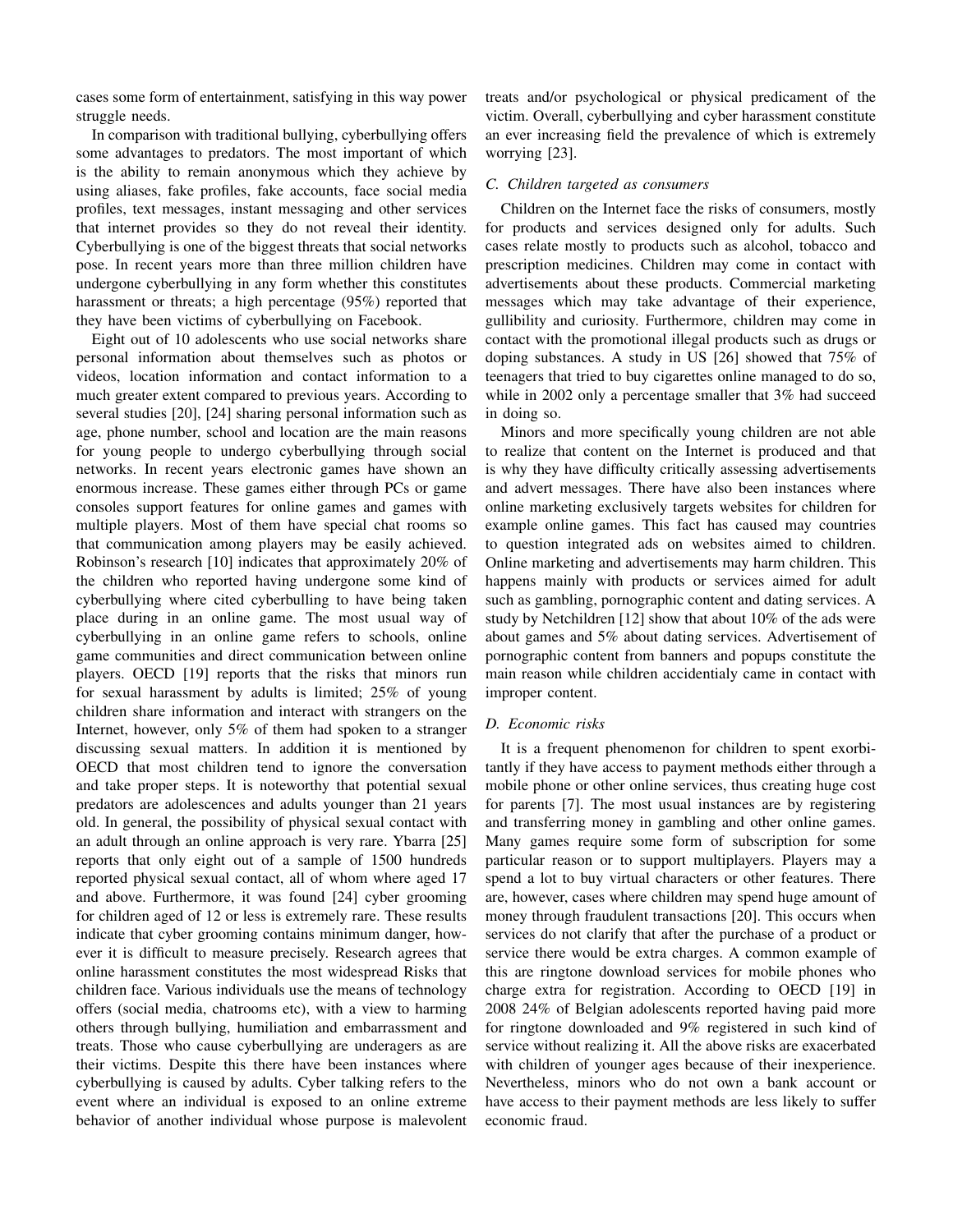#### *E. Online privacy risks*

Safety risks for private life information relate to all users. Children however , constitute an especially vulnerable group as the dont possess the necessary critical thinking to understand and predict the consequences. Personal information privacy in the case of children is at risk where the personal data is collected on the internet automatically following their request to search engines or other services. This may happen in various ways, the most usual is which collecting cookies, electronic registration in surveys and filling information data in electronic forms . In addition children as well as most adults, skip user term in order to have access to services they are interested in. According to OECD [19] 40 websites especially offered for children will analyzed and almost 75 of them ask for personal data. In most websites it was not compulsory however they did ask for personal data such as email age, birthday etc. so that they could gain access to subpages of the site [27]. There are also different websites who target children and the collection of their personal information offering quiz, competitions, research, using marketing techniques, such as a discount or free service or an award managed to gain the personal data as well as their families or friends. The research show that minors give out personal information easier than adults in order to receive an award [26]. Children may share and reveal personal data a because they cannot realize how widespread online viewers are, neither all the possible consequences. Underagers have also addicted social networks and other apps to great extent, publishing information photos videos, thus revealing important information about their life family, friends and of course themselves [22].

## IV. AN ARCHITECTURE FOR ENERGETIC AND PROACTIVE PROTECTION FROM SECURITY AND PRIVACY RISKS

It should be clear from the previous literature review that guidelines and/or traditional filtering cannot be seen as proactive and energetic means for protection against online security and privacy risks. The majority of these risks are not site or activity dependent but are hidden in the content whether this is text in chatrooms of online games and OSN, photos or videos shared across OSN such us Facebook, Instagram and Snapchat, or simply the content of a web-page. Child online protection needs to be reconsidered and redesigned in a smarter way such as data analytics, advanced content analysis and data mining techniques are incorporated. OSN fake account identification, sexual content detection and flagging of multiple OSN accounts of the same person are examples that require such sophisticated techniques. This study presents the ENCASE high-level architecture (see Figure 1) which is the result of the work of an international consortium<sup>5</sup> composed of top research institutes and companies working in the area of Internet security across Europe.

The ENCASE architecture was designed to safeguard the security and privacy of minors against malicious actors in OSNs having as primary investigation scenarios cyberbullying



Fig. 1. A high-level architecture for energetic proactive protection from online security and privacy risks.

and online sexual abuse. Both scenarios make use of fake OSN accounts. Existing work on the detection of fake OSN accounts and fake information for OSN platforms, does not address important needs, which include: a) considerations for individual differences regarding online social interactions by minors, e.g., taking into account the particular usability requirements such as accessibility, user engagement, ease of use, error prevention and recovery, and cognitive abilities of users; b) the capacity for early detection of aggressive online users that exploit the open and social nature of these platforms, and the detection of the correspondingly distressed victims; c) the ability to demote the content and communication produced by malicious users that misrepresent their identity and intentions, and to reduce its impact on the legitimate user base; d) the creation of software tools that can be pushed to the interested user base without the need for OSN providers to adopt the architecture from the start of its deployment, i.e., the software suit should rely heavily on browser add-ons; e) the ability to efficiently perform computations over rapidly growing data records of user activity using massively parallel computations tailored to online social workloads.

Techniques integrated through the ENCASE architecture include:

- Large scale analysis of OSN information, such as graph analysis and time-dependent social web data mining, which allows effective user profiling, as well as sentiment and affective analysis. The aim is to detect criminal activity and alert users and OSN operators to child predators and cyberbullies, and to reveal users under distress.
- Graph algorithms and machine learning approaches that exploit various types of OSN signals, such as friend request acceptance, likes and personal messages, to unveil

<sup>5</sup>http://encase.socialcomputing.eu/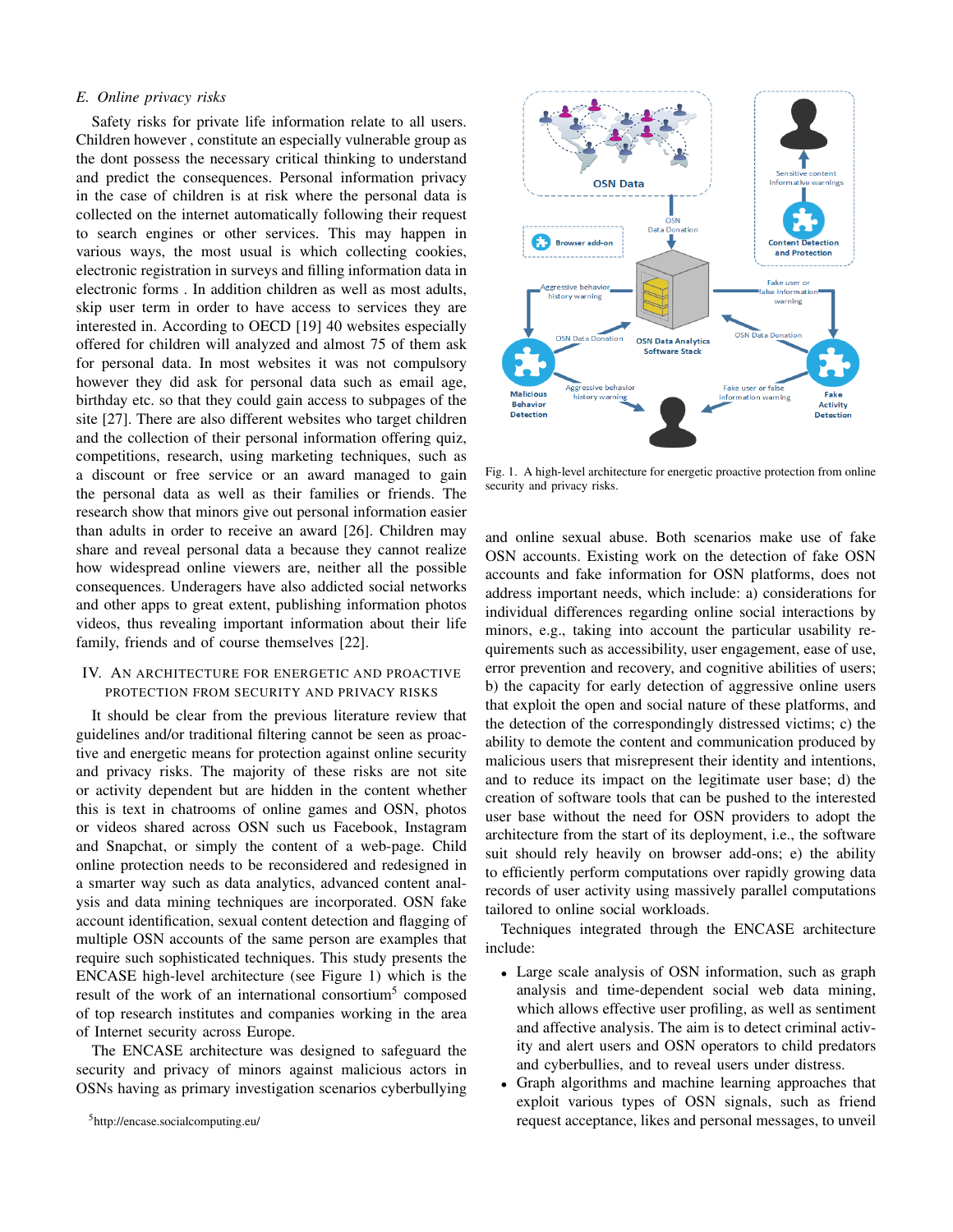fake information with emphasis on the role of online child abusers and their patterns that can be used for detection [28], [29], [30]. This approach advances the state of the art in fake account detection, in audience boosting (e.g. fake likes or views) detection and false information propagation.

- Web-based user interfaces that discourage or prevent users from befriending suspicious OSN users, warn them or their custodians of when they are being or are about to be subjected to online abuse, and encourage them to flag malicious social web activity.
- Highly usable web-based user interfaces that discourage or prevent users from sharing sensitive content with inappropriate audiences and without the proper level of protection.
- Effective browser-based content protection (e.g. for photos or user profiles) mechanisms by employing watermarking, steganography or advanced encryption techniques [31].

In terms of end-products that can be used in proactive protection against online security and privacy risks the ENCASE architecture promotes the development of:

- 1) a production-grade open source OSN data analytics software stack that comprises libraries for aggressive or distressed online behavior detection, as well as fake user account, false information diffusion and audience boosting detection. The software stack will be built on the SPARK cluster computing framework [32] using large scale machine learning and graph analytics libraries. Parts of this stack will be deployed on Telefonicas (TID) Awazza web proxy<sup>6</sup>.
- 2) a browser add-on that informs OSN users of whether they have befriended or are communicating with a person that is presently attempting to bully or exploit them, or has in the past exhibited aggressive behavior, or has caused other persons to exhibit emotional distress.
- 3) a browser add-on that enables users to be aware of whether they are communicating with a person that misrepresents its identity, and therefore its intentions, or are being the receivers of false information, or are themselves the subject of malicious false information that spreads through the network (e.g. rumors or doctored images).
- 4) a browser add-on that scans an OSN users content that is about to be shared in order to determine if it is sensitive, subsequently provides informative alerts, and enables the user to protect it from unwarranted leakage to unwanted recipients with easily learnable and usable interfaces.

### V. CONCLUSION

The huge spread of the World Wide Web and the opportunities that it offers, besides the enormous advantages, poses many risks especially for children. Research shows vast adoption of the internet by children. However, the rates where

<sup>6</sup>http://awazza.com/web/terms?l=en

children are exposed to risks vary by country, age and gender. Pornography and cyberbullying constitute perhaps the greatest risks which children are exposed to, as is an extension of the problem of real life. Online social networks and other Web 2.0 applications are at the greatest risk because they constitute the 'vehicle' through which children may be exposed to many dangers and threats.

ENCASE is a high-level software architecture designed to account for contemporary online security and privacy threats. It deviates from the static philosophy of guidelines and website-based filtering and promotes proactive and dynamic protection against these threats through intelligent content analysis, whether this is chat text, web text or information in visual form. Advanced techniques for OSN fake account identification, sexual content detection and encryption, and flagging of multiple OSN accounts of the same person will be implemented as open source tools with the form of browser add-ons.

#### **ACKNOWLEDGMENT**

This work is partially funded by the EC project "*ENCASE: EnhaNcing seCurity And privacy in the Social wEb: a user centered approach for the protection of minors*" under the contract H2020-MSCA-RISE-2015-691025.

#### **REFERENCES**

- [1] *Measuring the Information Society Report, 2015*, online at: http://www.itu.int/en/ITU-D/Statistics/Pages/publications/mis2015.aspx, ITU, 2015.
- [2] *Guidelines for children on child online protection*, online at: http://www.itu.int/en/cop/Pages/guidelines.aspx, ITU, 2016.
- [3] D. J. Weitzner, "Free speech and child protection on the web," *IEEE Internet Computing*, vol. 11, no. 3, pp. 86–89, May/June 2007.
- [4] D. Holloway, L. Green, and S. Livingstone. (2007) Zero to eight. young children and their internet use. LSE, London: EU Kids Online. [Online]. Available: http://eprints.lse.ac.uk/52630/1/Zero\_to\_eight.pdf
- [5] T. Byron, "Safer children in a digital world: The report of the byron review," Department for Education, Gov.UK, Tech. Rep. DCSF-00334-2008, April 2008. [Online]. Available: http://webarchive.nationalarchives.gov.uk/20120106161038/http:// education.gov.uk/publications/eorderingdownload/dcsf-00334-2008.pdf
- [6] ——, "Do we have safer children in a digital world? a review of progress since the 2008 byron review," Department for Education, Gov.UK, Tech. Rep. DCSF-00290-2010, March 2010. [Online]. Available: http://webarchive.nationalarchives.gov.uk/20130401151715/http://www. education.gov.uk/publications/eOrderingDownload/DCSF-00290-2010. pdf
- [7] *Guidelines for Policy Makers of Child Online Protection, 2009*, online at: http://www.itu.int/en/cop/Documents/guidelines-policy%20makerse.pdf, ITU, 2009.
- [8] *Ofcom report on internet safety measures: Strategies of parental protection for children online*, online at: http://stakeholders.ofcom.org.uk/binaries/internet/internet-safetymeasures.pdf, Ofcom, Jan 2014.
- [9] *Ofcom report on internet safety measures: Strategies of parental protection for children online*, online at: http://stakeholders.ofcom.org.uk/binaries/internet/fourth\_internet \_safety\_report.pdf, Ofcom, Dec 2015.
- [10] M. Robinson. (2015, March) Koreas internet addiction crisis is getting worse, as teens spend up to 88 hours a week gaming. Business Insider. [Online]. Available: http://www.businessinsider.com/ south-korea-online-gaming-addiction-rehab-centers-2015-3
- [11] A. Lenhart. (2015, April) Teens, social media & technology Recearch Center: Internet, Science & Tech. [Online]. Available: http://www.businessinsider.com/ south-korea-online-gaming-addiction-rehab-centers-2015-3